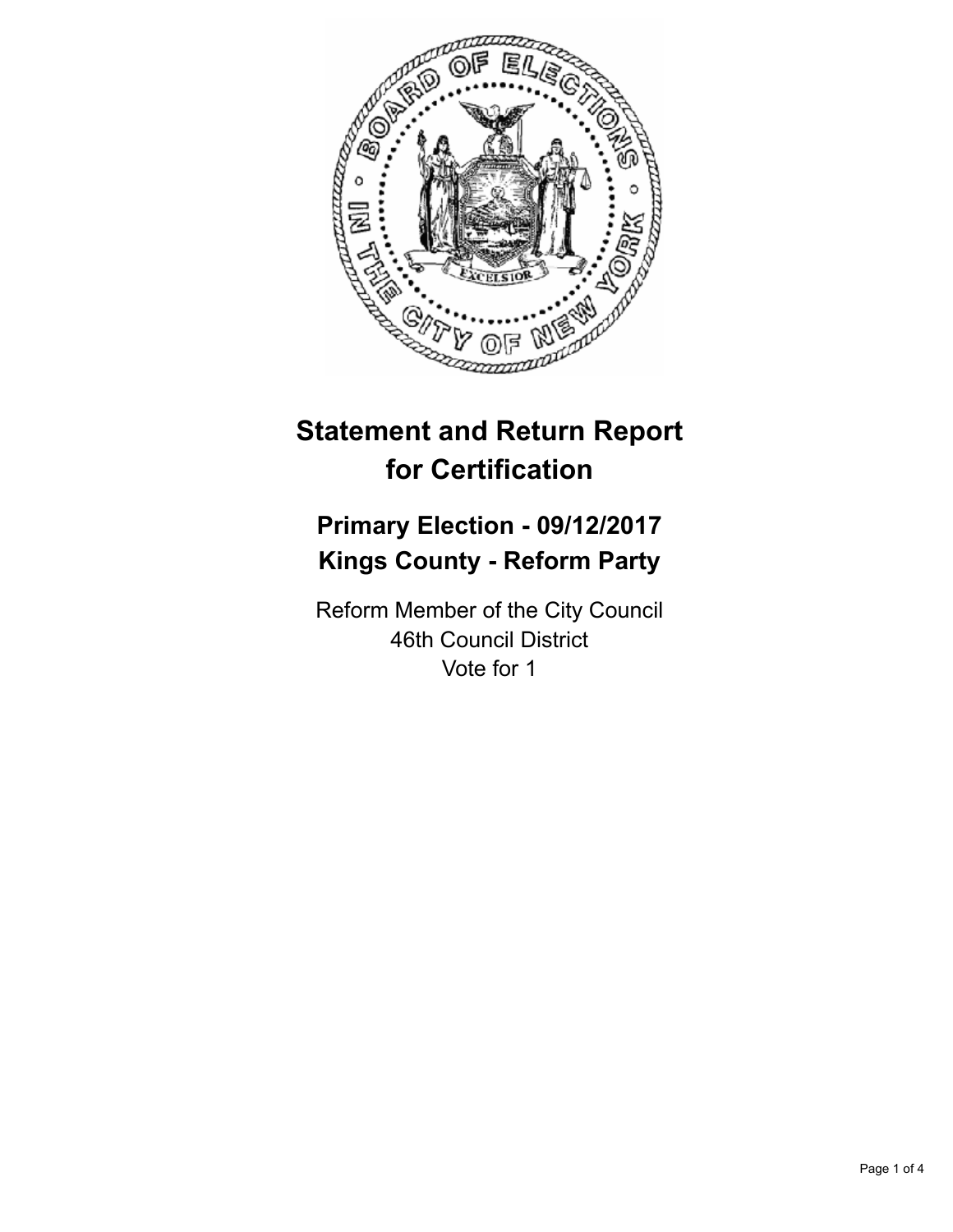

# **Assembly District 41**

| <b>PUBLIC COUNTER</b>                                    | 18 |
|----------------------------------------------------------|----|
| <b>MANUALLY COUNTED EMERGENCY</b>                        | 0  |
| ABSENTEE / MILITARY                                      |    |
| AFFIDAVIT                                                | 0  |
| <b>Total Ballots</b>                                     | 19 |
| Less - Inapplicable Federal/Special Presidential Ballots | 0  |
| <b>Total Applicable Ballots</b>                          | 19 |
| CHAIM DEUTSCH (WRITE-IN)                                 |    |
| THOMAS A. MCCARTHY (WRITE-IN)                            |    |
| UNATTRIBUTABLE WRITE-IN (WRITE-IN)                       | 6  |
| VINCENT GENTILE (WRITE-IN)                               |    |
| <b>Total Votes</b>                                       | 9  |
| Unrecorded                                               | 10 |
|                                                          |    |

### **Assembly District 58**

| <b>PUBLIC COUNTER</b>                                    | 8 |
|----------------------------------------------------------|---|
| <b>MANUALLY COUNTED EMERGENCY</b>                        | 0 |
| ABSENTEE / MILITARY                                      |   |
| AFFIDAVIT                                                | 0 |
| <b>Total Ballots</b>                                     | 9 |
| Less - Inapplicable Federal/Special Presidential Ballots | 0 |
| <b>Total Applicable Ballots</b>                          | 9 |
| BILL PERKINS (WRITE-IN)                                  |   |
| UNATTRIBUTABLE WRITE-IN (WRITE-IN)                       | 2 |
| <b>Total Votes</b>                                       | 3 |
| Unrecorded                                               | 6 |
|                                                          |   |

#### **Assembly District 59**

| <b>PUBLIC COUNTER</b>                                    | 63 |
|----------------------------------------------------------|----|
| <b>MANUALLY COUNTED EMERGENCY</b>                        | 0  |
| <b>ABSENTEE / MILITARY</b>                               | 3  |
| <b>AFFIDAVIT</b>                                         | 0  |
| <b>Total Ballots</b>                                     | 66 |
| Less - Inapplicable Federal/Special Presidential Ballots | 0  |
| <b>Total Applicable Ballots</b>                          | 66 |
| ALAN MAISEL (WRITE-IN)                                   | 1  |
| CONNIE MELENDEZ (WRITE-IN)                               | 1  |
| JOESPH ESPOSITO (WRITE-IN)                               | 1  |
| JOHN CHIARA (WRITE-IN)                                   | 1  |
| <b>JUMAANE WILLIAMS (WRITE-IN)</b>                       | 1  |
| LETIHA JAMES (WRITE-IN)                                  | 1  |
| ROXANNE PERSUD (WRITE-IN)                                | 1  |
| SEAN DONAHUE (WRITE-IN)                                  | 1  |
| UNATTRIBUTABLE WRITE-IN (WRITE-IN)                       | 7  |
| <b>Total Votes</b>                                       | 15 |
| Unrecorded                                               | 51 |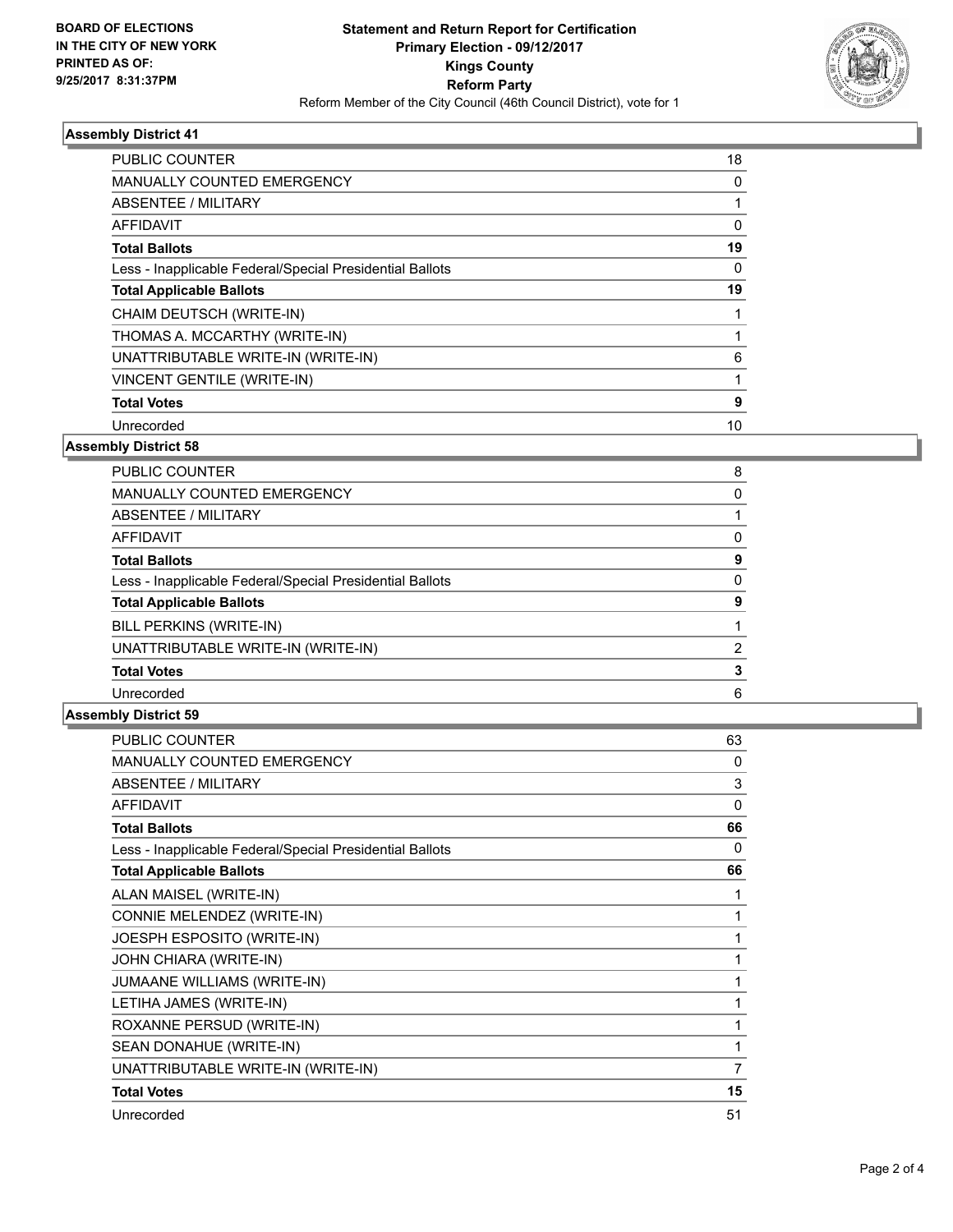

# **Assembly District 60**

| <b>Total Applicable Ballots</b>                          | 0 |
|----------------------------------------------------------|---|
| Less - Inapplicable Federal/Special Presidential Ballots |   |
| <b>Total Ballots</b>                                     | 0 |
| AFFIDAVIT                                                |   |
| ABSENTEE / MILITARY                                      |   |
| MANUALLY COUNTED EMERGENCY                               |   |
| <b>PUBLIC COUNTER</b>                                    |   |